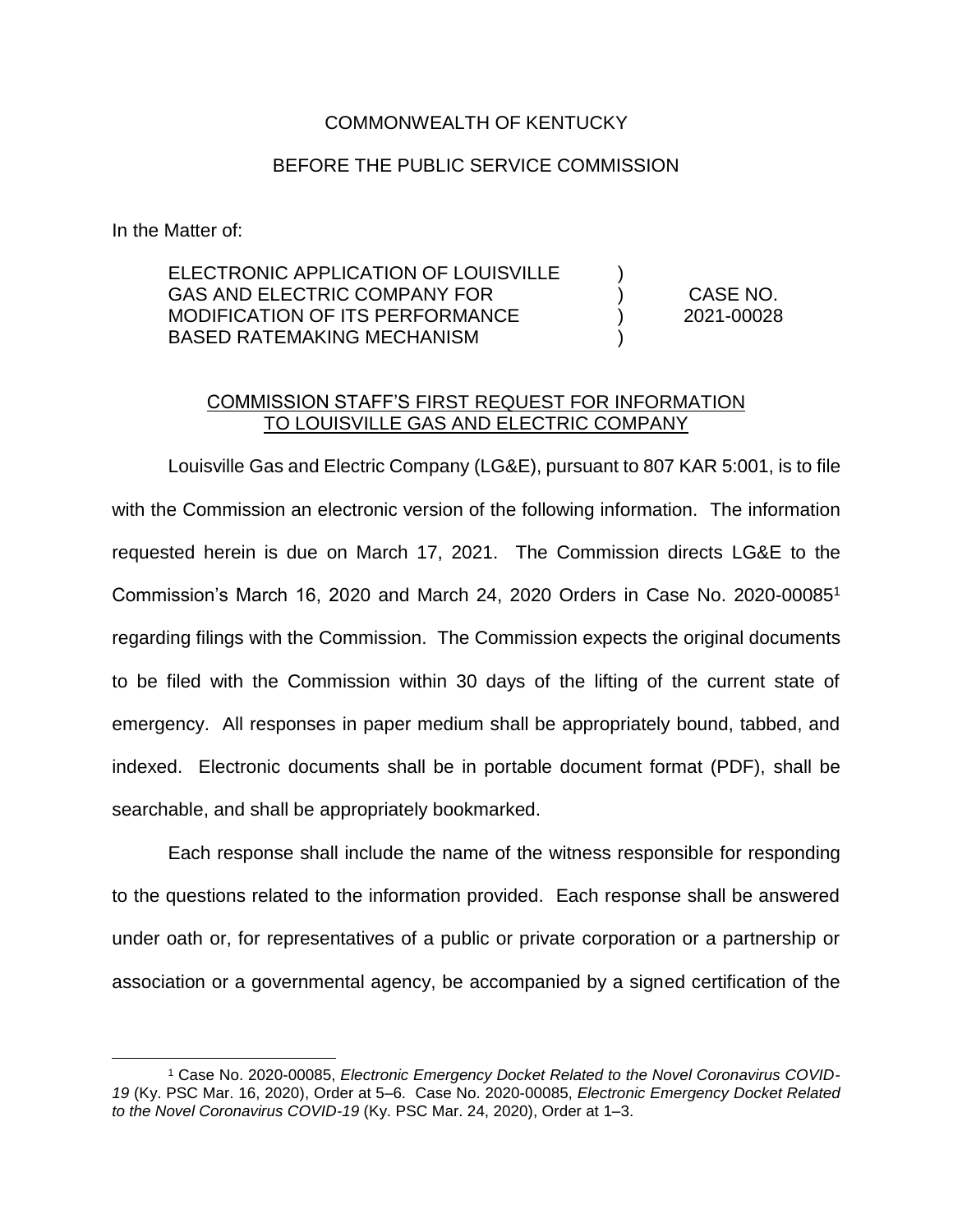preparer or the person supervising the preparation of the response on behalf of the entity that the response is true and accurate to the best of that person's knowledge, information, and belief formed after a reasonable inquiry.

LG&E shall make timely amendment to any prior response if LG&E obtains information that indicates the response was incorrect when made or, though correct when made, is now incorrect in any material respect. For any request to which LG&E fails or refuses to furnish all or part of the requested information, LG&E shall provide a written explanation of the specific grounds for its failure to completely and precisely respond.

Careful attention shall be given to copied material to ensure that it is legible. When the requested information has been previously provided in this proceeding in the requested format, reference may be made to the specific location of that information in responding to this request. When applicable, the requested information shall be separately provided for total company operations and jurisdictional operations. When filing a paper containing personal information, LG&E shall, in accordance with 807 KAR 5:001, Section 4(10), encrypt or redact the paper so that personal information cannot be read.

1. Refer to the Supplemental Testimony of J. Clay Murphy (Murphy Testimony), Appendix D.

a. State whether the calculation of performance-based rate (PBR) cost savings for November and December 2020 were impacted in any way by the Commission's October 26, 2020 Order in Case No. 2019-00437.<sup>2</sup>

 $\overline{a}$ 

<sup>2</sup> Case No. 2019-00437, *Electronic Application of Louisville Gas and Electric Company for Renewal and Proposed Modification of Its Performance-Based Ratemaking Mechanism* (Ky. PSC Oct. 26, 2020).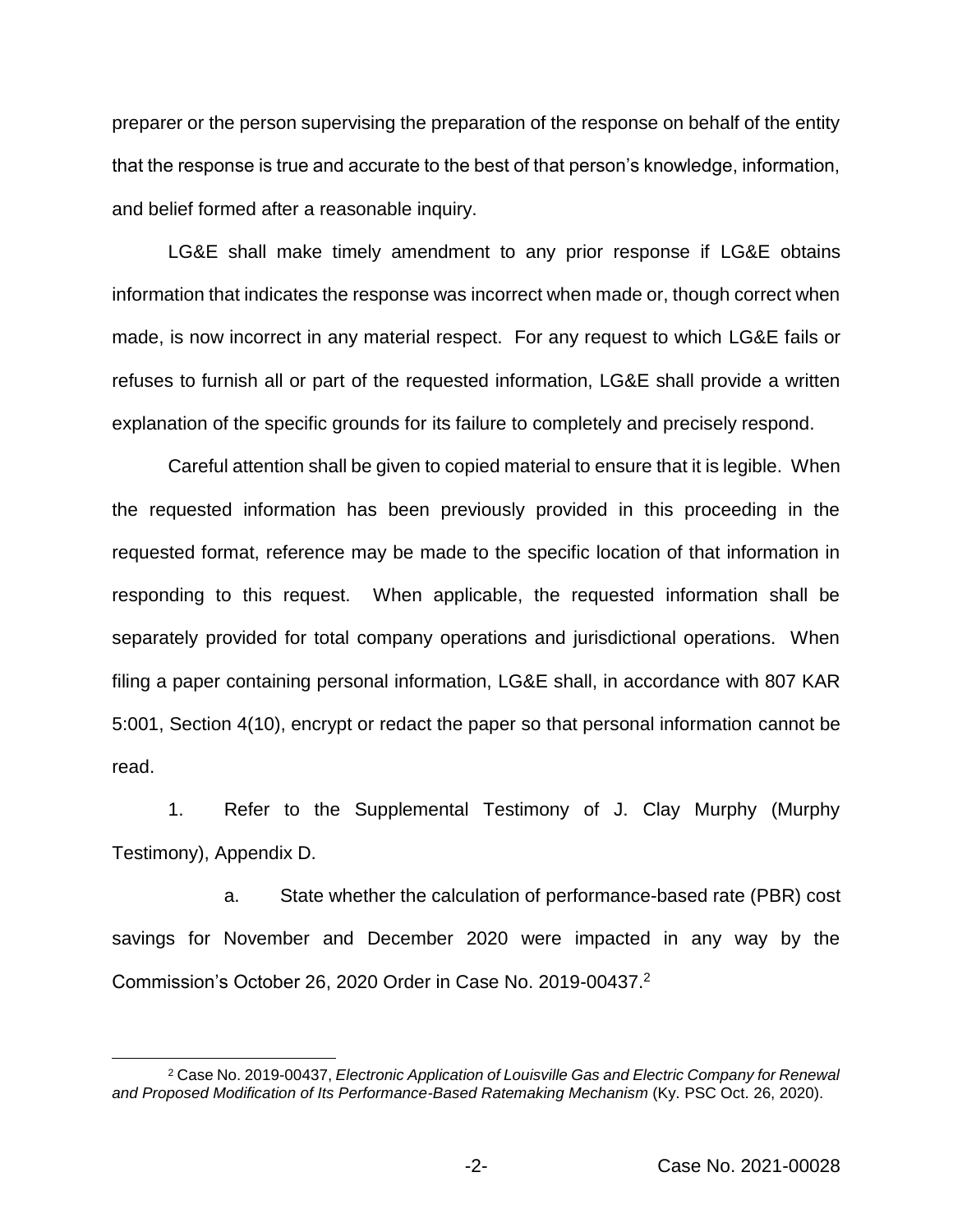b. State whether LG&E's gas cost and supply arrangements were impacted in any way by the Commission's Order in Case No. 2019-00437, or whether those arrangements were previously made and not subject to change.

c. Provide PBR cost savings for January 2021.

d. Provide the calculation of customer and shareholder portions of PBR cost savings for the months of November, December, and January beginning November 2015 through January 2021.

2. Refer to LG&E's responses to Commission Staff's First Request for Information, Item 16, in Case No. 2019-00437 regarding LG&E's gas procurement methodology. Provide all updates to the information requested in Item 16 of that request for information through the date of this request and on a continuing basis during the pendency of this case.

3. State whether LG&E has performed an analysis that examines the extent to which its gas purchase or transportation costs beat market rates before it adopted a PBR mechanism as compared to after LG&E adopted a PBR mechanism. If so, identify and describe any such analysis, and provide a copy of any such analysis, if written. If not, explain whether it would be possible to perform such an analysis now.

4. Identify any economic or scientific studies of which LG&E is aware that support the contention that adopting a PBR mechanism reduces gas costs for customers of local gas distribution companies, and provide copies of any such studies.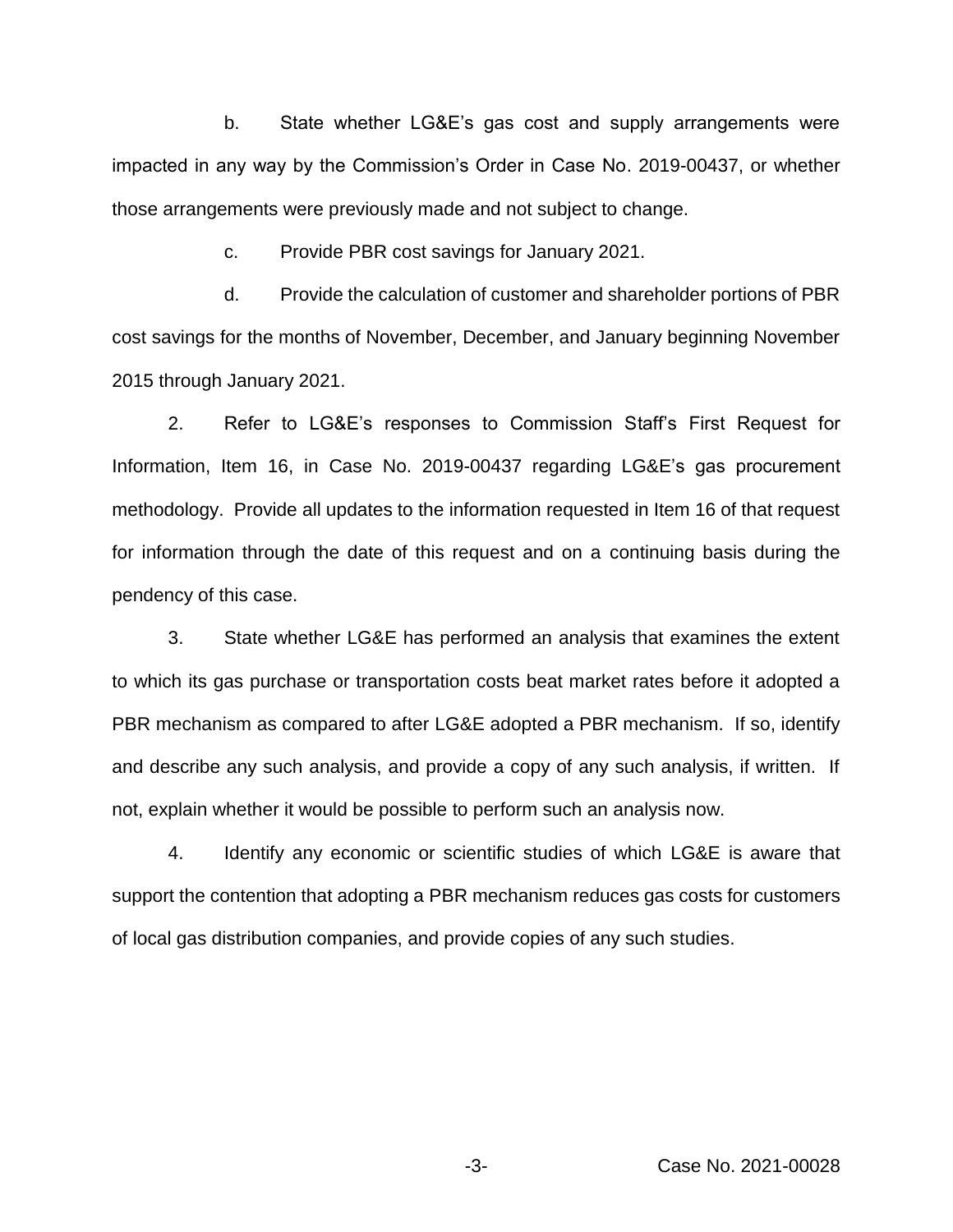5. Explain whether LG&E believes a PBR mechanism is still necessary in the current low-cost natural gas environment for Kentucky local distribution companies generally and LG&E specifically.

6. Explain whether LG&E competitively bids its supply contracts. If so, explain LG&E's process to competitively bid the contracts for the PBR mechanism.

Ardwell

Linda C. Bridwell, PE Executive Director Public Service Commission P.O. Box 615 Frankfort, KY 40602

DATED \_\_\_\_\_\_\_\_\_\_\_\_\_\_\_\_\_\_\_\_\_ MAR 03 2021

cc: Parties of Record